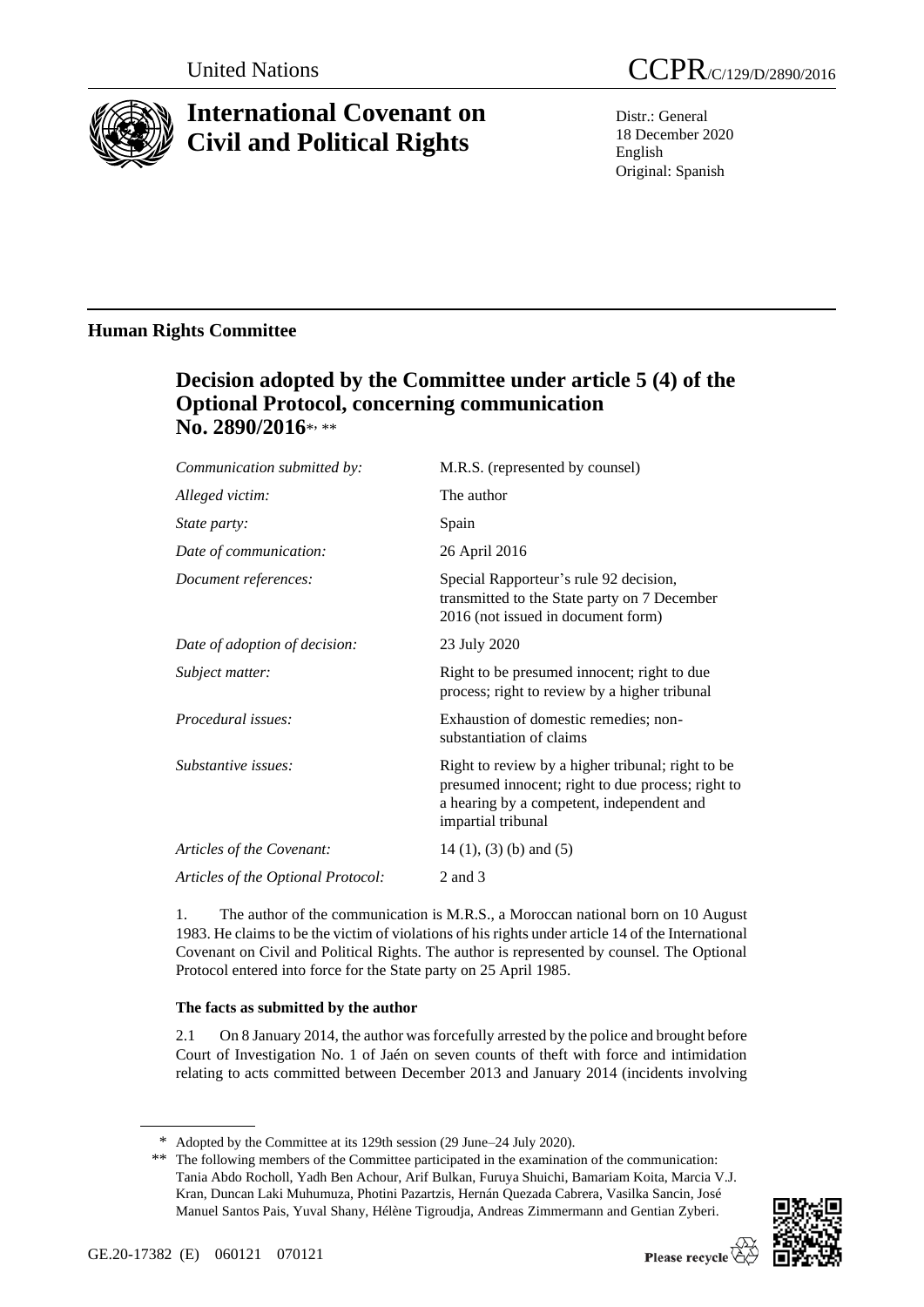the theft, with the use of force, of small sums of money of between 22 and 40 euros, and mobile telephones, with the victim in one incident sustaining a knife wound).

2.2 On 11 January 2014, a local newspaper published a front-page story about the incidents, together with a photograph of the author in handcuffs being escorted by a police officer.

2.3 On 15 January 2014, during the pretrial proceedings instituted against him on the basis of the theft victims' complaints, the author asked Court of Investigation No. 1 to order five measures to be taken: that the fingerprints on the bags of three of the victims be examined, that a video recording from a bank automatic teller machine be requested, that an in-person line-up be conducted, that a voice line-up be conducted with the involvement of the alleged victims and that  $J.M.$ <sup>1</sup> be located. According to the author,  $J.M.$  bears a strong physical resemblance to him and was the actual perpetrator. The Court refused to order four of the measures requested but agreed to order the in-person line-up. The requests for fingerprint examination and a voice line-up were refused because of the amount of time that had elapsed; the request for video recordings from the automatic teller machine was refused because it related to incidents being investigated as part of another case; and the request to locate J.M. was refused so as to avoid infringing the individual's right of defence, as there was no evidence to support such an accusation against him. According to the author, J.M. "fled to Belgium after having committed the offences".

2.4 On 19 and 22 January 2014, Y.R. went to the police station and stated that he had knowingly purchased three stolen mobile telephones from J.M. in late 2013 and in early 2014.<sup>2</sup>

2.5 On 6 February 2014, Court of Investigation No. 1 ordered the commencement of summary proceedings against the author for his involvement in committing seven counts of theft with force and intimidation, including one count of attempted theft, one count of bodily harm and four counts of assault. The author filed, with Court of Investigation No. 1, an application for reconsideration or, in the alternative, leave to appeal the decision. The author claimed that his right of defence had been violated when the pretrial proceedings were concluded after only 16 days and that he had not been able to mount a proper defence because the measures that he had requested during the pretrial phase had been refused. In addition, the author requested that these measures be granted. On 24 February 2014, Court of Investigation No. 1 dismissed the author's application for reconsideration on the grounds that the conclusion of the pretrial phase had not deprived him of a defence, as the purpose of that phase was to determine whether or not there was a prima facie case, not to establish innocence or guilt, and that the measures requested and refused during the pretrial phase could be sought again at trial. In the same judgment, the Court granted the author leave to appeal the decision before Jaén Provincial High Court. On 19 March 2014, the Provincial High Court dismissed the author's appeal against the decisions handed down by Court of Investigation No. 1 on 6 and 24 February 2014.

2.6 On 5 March 2014, the author submitted a defence brief requesting that the testimony of his spouse, who maintained that the author was at home when the incidents occurred, be heard. In the same brief, the author also requested the following measures: that the leak of his police record on social networks be investigated, that the video recording from the bank automatic teller machine and security footage from various banking institutions be requested,

 $<sup>1</sup>$  According to the enclosed request for measures, the author claims that a third person has been</sup> convicted for purchasing two mobile telephones from J.M. in the knowledge that they were stolen and that those telephones had been stolen in the incidents of theft under investigation (para. 2.4).

<sup>2</sup> According to a police report dated 23 January 2014, on 19 January 2014, Y.R. went to the police station and stated that he was a childhood friend of the author and that he knew that someone else, namely, J.M., was guilty of the crimes for which the author had been arrested. On 20 January 2014, the police once again questioned the witnesses/victims that had not recognized J.M., only for them to repeat that they recognized the author. On 23 January 2014, Y.R. went to the police station a second time and stated that he had bought three stolen mobile telephones from J.M. The victims identified these mobile telephones as theirs, but did not identify J.M. as their attacker. On 20 November 2014, Y.R. received a fine of 3 euros per day for a period of six months.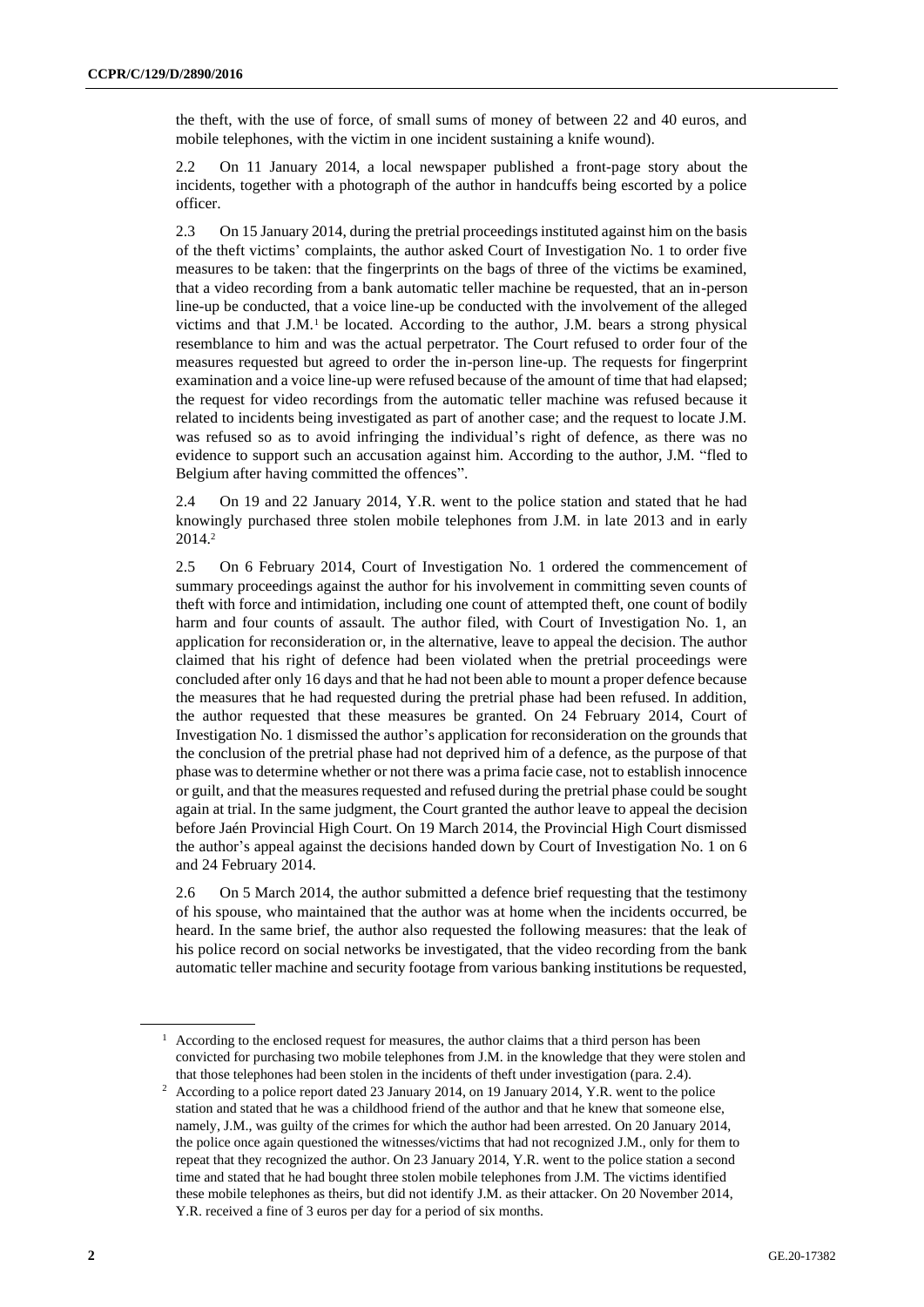and that the proceedings be joined with those ongoing in another case.<sup>3</sup> The oral proceedings took place on 19 June 2014. On 20 June 2014, Court of Investigation No. 1 found the author guilty of one count of theft with force and intimidation, five counts of theft with force and the use of a weapon, one count of attempted theft with force and intimidation, one count of bodily harm and four counts of assault, and imposed different penalties amounting to 25 years' imprisonment, with the actual time served not to exceed 12 years. The author appealed the judgment before Jaén Provincial High Court.

2.7 On 8 September 2014, the Provincial High Court dismissed the author's appeal.

2.8 On 21 October 2014, the author filed an application for *amparo* with the Constitutional Court, alleging violations of his right to an effective judicial remedy, his right to use means relevant for his defence and his right to be presumed innocent, which are recognized under article 24 of the Constitution. On 11 March 2015, the Constitutional Court refused the author's application on the grounds that he had not demonstrated its special constitutional significance, in accordance with article 49 (1) of the Organic Act on the Constitutional Court.

2.9 On 20 August 2015, the author filed an application with the European Court of Human Rights. On 7 September 2015, the Registry of the Court returned the application to the author and informed him that the Court could not examine his complaints because the summary of the facts contained in his application exceeded the page limit (of three pages) set under article 47 (2) (b) of the Rules of Court.

#### **The complaint**

3.1 The author claims to be the victim of a violation by the State party of article 14 of the Covenant, as the swiftness of the pretrial proceedings, which lasted only 16 days, impaired his right to mount a proper defence.

3.2 The author also claims that the criminal proceedings against him were arbitrary. His conviction was based primarily on photographic identification procedures conducted by the police in an irregular manner. The author submits that he was mistakenly arrested and charged with crimes actually committed by J.M., who bears a strong physical resemblance to him. The mistake is said to have arisen because the alleged victims identified the author as the perpetrator based on a police photograph taken in 2007 and not on a recent photograph. The author also claims that the police leaked that photograph, together with his police record, on social networks so that the victims would identify him as the perpetrator. The victims also stated that there was "no doubt" that the police photograph taken in 2007 and the photograph taken two days after the author's arrest in January 2014 were of the same person. The author claims that his physical appearance is noticeably different in the two photographs and that the resoluteness with which the victims stated that the photographs were of the same person, notwithstanding the significant differences between them, indicates that the police had influenced or swayed the victims' testimonies.<sup>4</sup> In addition, during the trial, the author was hidden from the victims behind a screen, the use of which was unwarranted, as the proceedings involved no protected witnesses. Furthermore, two of the counts of theft imputed to the author were committed 15 minutes apart in two different locations. The author asserted that the second location could not be reached on foot in 15 minutes. According to the judgment of the court of first instance, that argument could not hold, as Google Maps indicated that it was in fact possible to cover the distance on foot in that time.

3.3 The courts arbitrarily refused his request for measures that would have provided decisive exculpatory evidence. Moreover, they did not duly investigate J.M., the true perpetrator. The author asserts that the police refused to investigate any theory that was not geared towards demonstrating that he had committed the offences. He claims that other incidents of theft that had taken place during the same period were not included in the case

<sup>&</sup>lt;sup>3</sup> The author does not indicate which of these requests were granted or refused at this stage of the proceedings.

<sup>4</sup> According to the judgment issued by Court of Investigation No. 1 of Jaén, one witness was unable to identify the author when shown the 2007 photograph; he was only able to do so when allowed to consult the 2014 photograph and during the in-person line-up.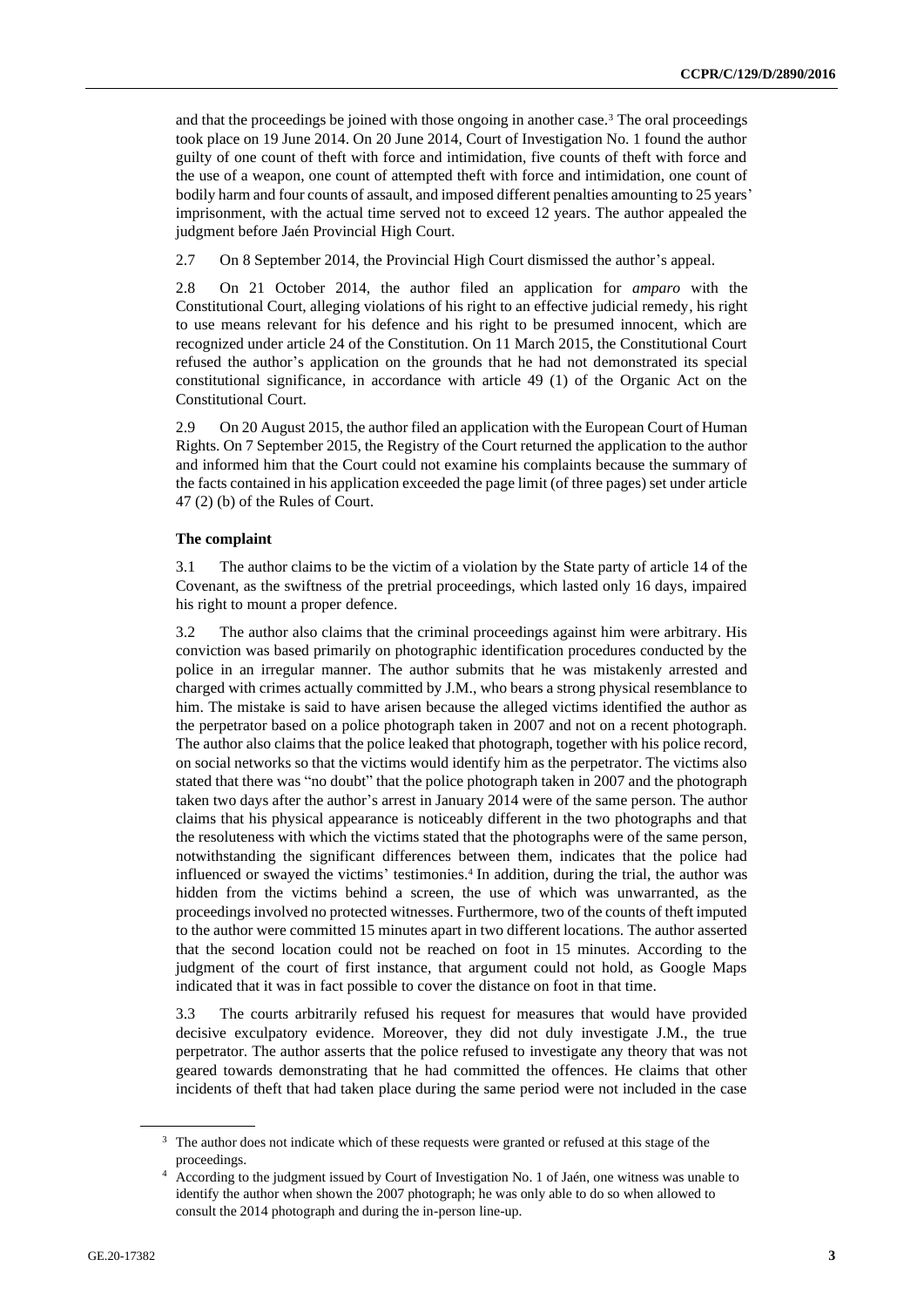because he had not been identified by the victims; however, according to the author, they had all been committed by the same person, J.M. The author claims that, if he had been given more time to prepare his defence, he could have called these victims as witnesses on his behalf. In the author's view, this arbitrariness stems from the fact that he is being discriminated against because he is of Arab origin.

3.4 The author claims that the victims were influenced by the article published in the local newspaper on 11 January 2014, as it served to reinforce the belief of those who had identified him.<sup>5</sup>

3.5 The author claims that there was no opportunity for a higher tribunal to review the conviction and the sentence handed down by Court of Investigation No. 1. Even the prosecutor, who opposed his filing an appeal with the Provincial High Court, stated that a request to have the credibility of witnesses reviewed may not be made on appeal, except in cases that are clearly arbitrary. This, according to the author, demonstrates that the higher tribunal cannot be considered to have reviewed the conviction or the sentence.

3.6 The author claims that the penalties imposed (25 years' imprisonment, with an actual term of 12 years) are disproportionate, inhuman and discriminatory with respect to the offences committed, since there are homicide-related offences that, when mitigating circumstances are found to apply, can carry only 6 years' imprisonment.

#### **State party's observations on admissibility and the merits**

4.1 The State party submitted its observations on the admissibility of the communication in a note verbale dated 7 June 2017. It maintains that the communication is inadmissible under article 3 of the Optional Protocol owing to the author's failure to substantiate his claims, which refer to article 14 in the abstract, without specifying how its provisions have been violated.

4.2 The State party notes that the author merely points out that the pretrial proceedings were brief without elaborating on this claim. The State party asserts that, by acting quickly, it was fulfilling its obligation under article 14 (3) (c).

4.3 As for the claims that the photographic identifications made were invalid, the State party refers to the judgments issued at first instance and on appeal, both of which examined the validity of the photographic identifications and the identifications made during in-person line-ups. In addition, the judgment issued at first instance confirmed that only one of the victims had seen the photo from the author's police record that was leaked to the press and on social networks.

4.4 The State party explains that the request to obtain camera footage from an automatic teller machine was rejected because it related to an offence being investigated in connection with another trial whose purpose was different to that of the communication at hand. Furthermore, during the oral proceedings and in his opening statement, the author reiterated only the request to have the testimony of his wife heard, which was granted by the Court, but not the requests relating to the other evidence.

4.5 Regarding the use of Google Maps to calculate the time needed to travel between two locations where the author was accused of having committed theft on the same night, the State party asserts that a reading of the judgment reveals this information to be merely supplementary, as there are seven victims who identified the author beyond any doubt.

4.6 The State party asserts that the individual identified as J.M. was not investigated because there was no evidence to link him to the offences; specifically, the mobile telephones allegedly sold by J.M. were not identified by the theft victims as theirs and did not therefore relate to the offences under investigation.<sup>6</sup>

<sup>5</sup> According to the judgment issued by Jaén Provincial High Court on 8 September 2014, all the victims except one stated that they had not seen the author's photograph in the press or on social networks prior to identifying him (para. 4.3).

<sup>6</sup> According to a police report dated 23 January 2014, the victims identified their mobile telephones but did not identify J.M. as their attacker.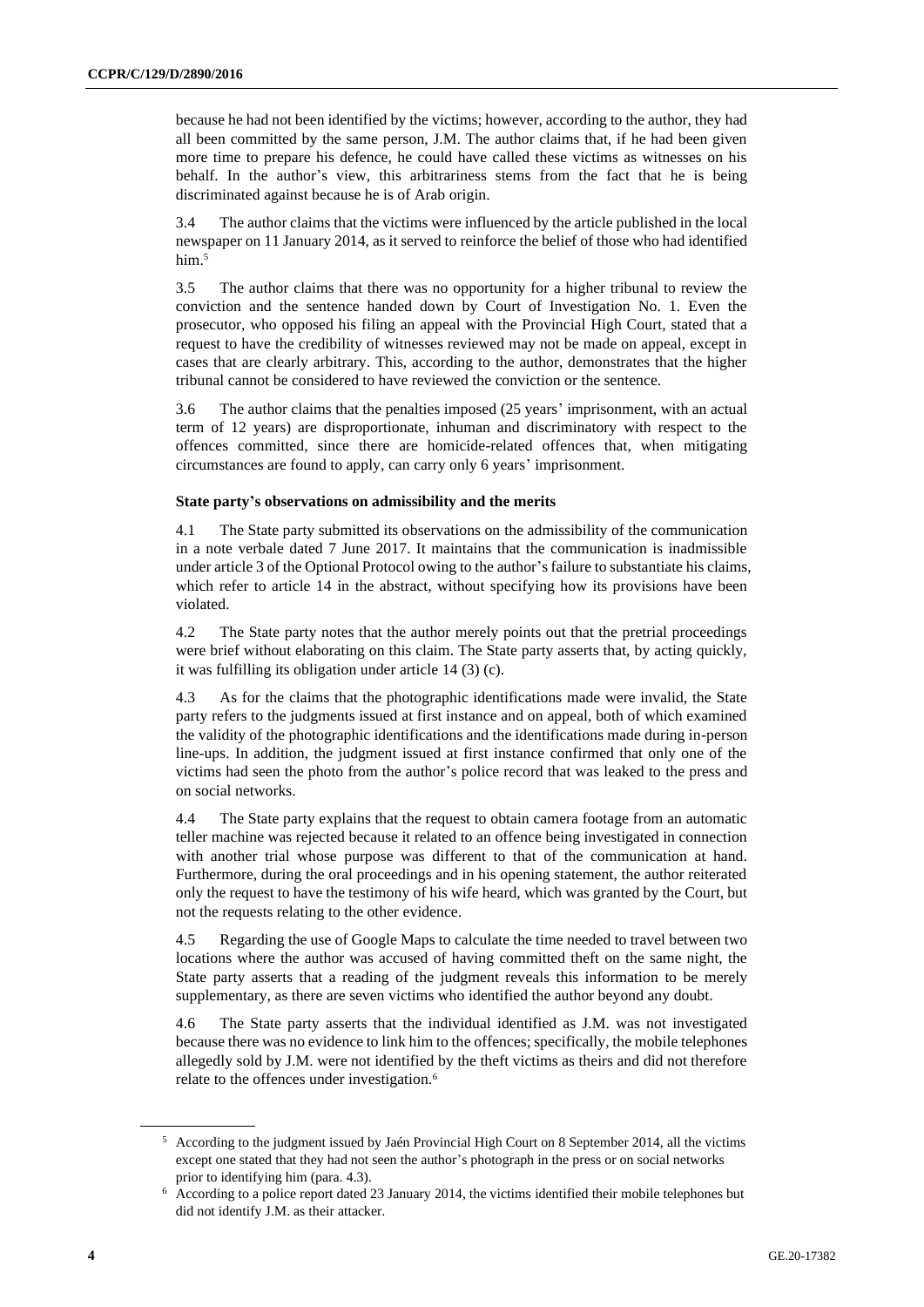4.7 The State party indicates that, under article 707 of the Criminal Procedure Act, victims are entitled to measures that allow them to avoid eye contact with the alleged perpetrator. In the present case, a partition was used at the request of the victims themselves. Furthermore, the defence did not request the victims to identify the accused during the oral proceedings or file a complaint with respect to the use of the partition.

4.8 The State party asserts that the author's right to be presumed innocent was respected at all times and that he was found guilty by a judgment that was duly reasoned, was reviewed by a higher tribunal and in which his identification by seven victims was documented. As for the sentence of 25 years' imprisonment, with the time served not to exceed 12 years, the State party is of the view that the author has not explained why he considers this sentence to be disproportionate to two counts of theft with force and intimidation, one of them involving the use of a weapon, five counts of theft with intimidation, one count of bodily harm and four counts of assault.

4.9 The State party is of the view that the author has not substantiated any of his claims, which amount to mere criticism that even the supporting documentation provided fails to justify; the claims should therefore be declared inadmissible under article 3 of the Optional Protocol. The State party is also of the view that the communication does not disclose any violation of article 14 of the Covenant, for the reasons set out.

#### **Author's comments on the State party's observations**

5.1 The author's comments on the admissibility and merits of the communication were received on 5 September 2017. In his comments, he expresses the view that his case is a paradigmatic example of the complete dysfunction of the State party's judicial system.

5.2 The author reiterates the claims already set forth in the initial communication and states that he has in fact explained the reasoning behind each of them. The author reiterates his complaint that the police photographic identification procedure was manipulated, as those victims who did not identify the author were excluded from that procedure and taken to participate in others. The author encloses an expert opinion issued on 3 November 2015 that concludes that a comparison between the photograph of the author taken in 2007 and that taken in 2014 shows that there are obvious differences in his facial features and that a comparison between the photograph of the author and that of J.M. reveals quite a few similarities in that respect.

5.3 The author reiterates that the speed with which the pretrial phase was concluded deprived him of a defence and shows that he had been prejudged as guilty, thus leading to the swift conclusion of the investigation so that no incriminating evidence would be found. According to the author, the vast majority of the State party's judges, who perform their duties in an arbitrary manner, do not respect the principle of the presumption of innocence.

5.4 The author claims that the leak of his police record not only infringed his right to be presumed innocent, but also infringed his rights under article 17 (1) of the Covenant.

5.5 With respect to the refusal of the request to obtain video footage from an automatic teller machine, the author asserts that the matter has been taken up as part of another case precisely because, in that case, J.M. could be identified as the perpetrator of the offence in question and, consequently, of all the others. Moreover, the author explains that he did not request this measure again during the oral proceedings because a measure that has already been refused by a higher court – that is, the Provincial High Court – may not then be requested during oral proceedings.<sup>7</sup>

5.6 The author states that, contrary to the State party's assertion, the victims did in fact identify the mobile telephones sold by J.M. as theirs but that, in spite of this, J.M. was not investigated.

<sup>7</sup> In its judgment of 19 March 2014, Jaén Provincial High Court had upheld the refusal to grant this and other measures during the pretrial phase because the latter's purpose was to determine the nature and circumstances of the incident, the individuals involved and the court competent to prosecute them. According to the enclosed documentation, the author requests the recording from the bank automatic teller machine in his defence brief of 5 March 2014.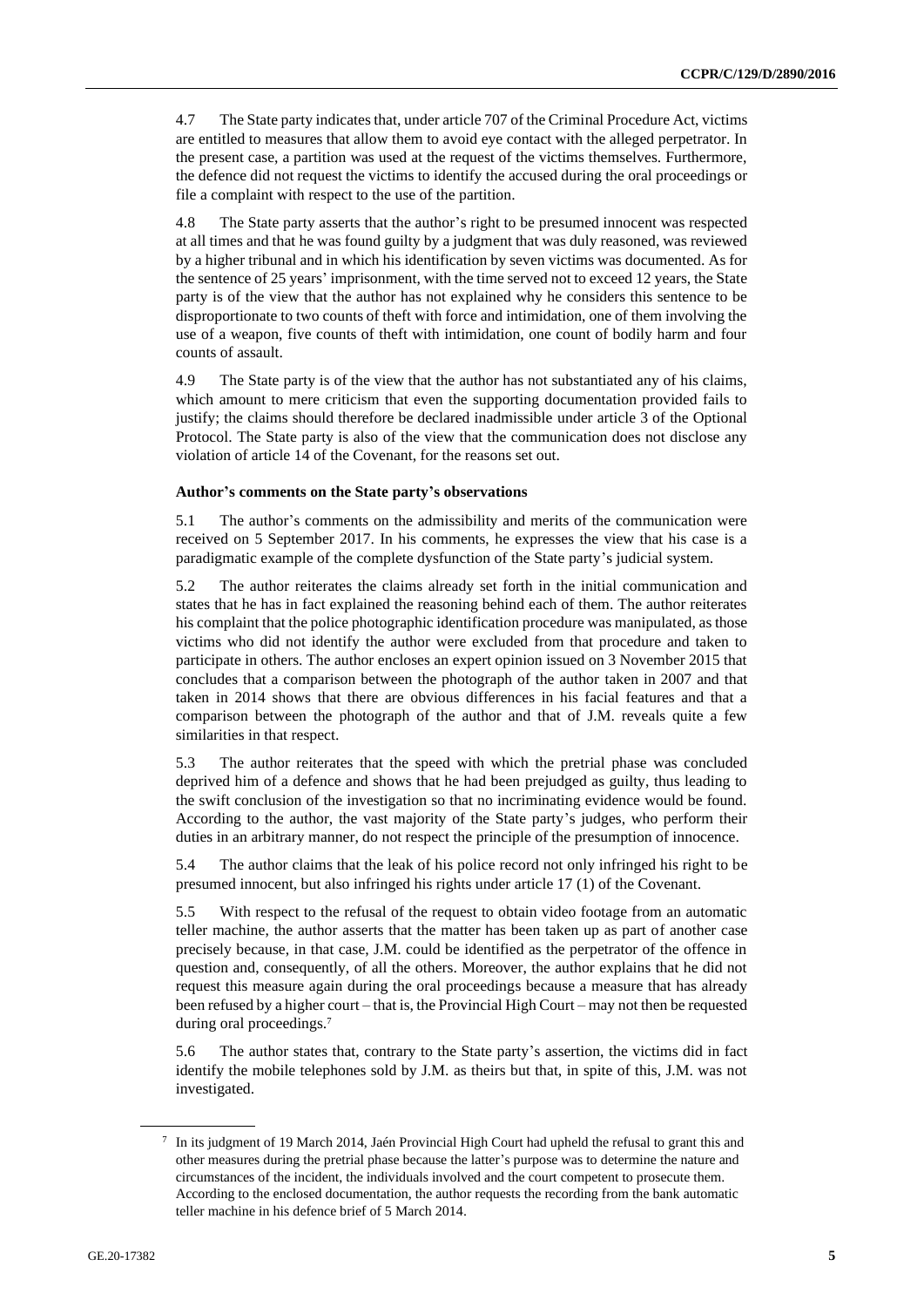5.7 On 26 April 2019, the author submitted an opinion of the Judicial Ethics Commission<sup>8</sup> concerning the use of information obtained out of court. The opinion indicates, inter alia, that judges should not seek information about the parties, their counsel or the matter in dispute on the Internet.

#### **Issues and proceedings before the Committee**

#### *Consideration of admissibility*

6.1 Before considering any claim contained in a communication, the Committee must decide, in accordance with rule 97 of its rules of procedure, whether the communication is admissible under the Optional Protocol to the Covenant.

6.2 The Committee notes that the author filed an application regarding the same facts with the European Court of Human Rights and recalls that, when Spain ratified the Optional Protocol, it entered a reservation excluding the Committee's competence in matters that had been or were being examined under another procedure of international investigation or settlement.

6.3 The Committee notes that, by letter of 7 September 2015, the author was informed that his complaint could not be examined because his application failed to meet the requirements with respect to form. The Committee recalls its jurisprudence<sup>9</sup> relating to article 5 (2) (a) of the Optional Protocol, according to which, when the European Court bases a declaration of inadmissibility not solely on procedural grounds but also on grounds arising from some degree of consideration of the substance of the case, then the matter should be deemed to have been examined within the meaning of the respective reservations to article 5.<sup>10</sup> In the present case, the Committee notes that the decision of the European Court simply indicates that the application fails to meet the requirements with respect to form. Accordingly, the Committee considers that the author's case has not been examined, even in a limited manner, on its merits<sup>11</sup> and concludes that article 5 (2) (a) of the Optional Protocol does not constitute an obstacle to the admissibility of the present communication.

6.4 The Committee notes that the author claims to be the victim of a violation by the State party of article 14 of the Covenant in that the swiftness of the pretrial proceedings, which lasted only 16 days, impaired his right to mount a proper defence and that the criminal proceedings against him were arbitrary. The Committee also notes the State party's argument that the author has not sufficiently substantiated his claims as required under article 3 of the Optional Protocol. The Committee notes the author's claim that the speed with which the pretrial phase was concluded deprived him of a defence, as he was unable to adequately prepare one. In this regard, the State party notes that the swiftness of the pretrial proceedings safeguarded the author's rights under article 14 (3) (c). The Committee also notes that, according to the judgment of Jaén Provincial High Court, the purpose of the pretrial phase is to determine whether or not there is a prima facie case, not to establish innocence or guilt, and that the author was able to present exculpatory evidence during the oral proceedings on 19 June 2014. The Committee notes that: on 8 January 2014, the author was arrested; on 6 February, Court of Investigation No. 1 ordered the commencement of summary proceedings against the author for his involvement in various offences; on 19 March, the Provincial High Court dismissed the author's appeal against the decisions of Court of Investigation No. 1; on 5 March, the author submitted his defence brief; on 19 June, the oral proceedings took place; and, on 20 June, the Court found the author criminally liable. The author thus had six months to prepare his defence. On the basis of the information before it, the Committee is of the view that the author has not sufficiently substantiated, for purposes of admissibility, his claim that a pretrial phase lasting 16 days had deprived him of a defence and declares it inadmissible under article 3 of the Optional Protocol.

<sup>8</sup> Opinion (consultation 1/19) of 8 April 2019.

<sup>9</sup> See, inter alia, *Achabal Puertas v. Spain* (CCPR/C/107/D/1945/2010), para. 7.3; and *A.G.S. v. Spain* (CCPR/C/115/D/2626/2015), para. 4.2.

<sup>10</sup> In this regard, see *Mahabir v. Austria* (CCPR/C/82/D/944/2000), para. 8.3; *Linderholm v. Croatia* (CCPR/C/66/D/744/1997), para. 4.2; and *A.M. v. Denmark* (CCPR/C/16/D/121/1982), para. 6.

<sup>11</sup> *Mahabir v. Austria*, para. 8.3.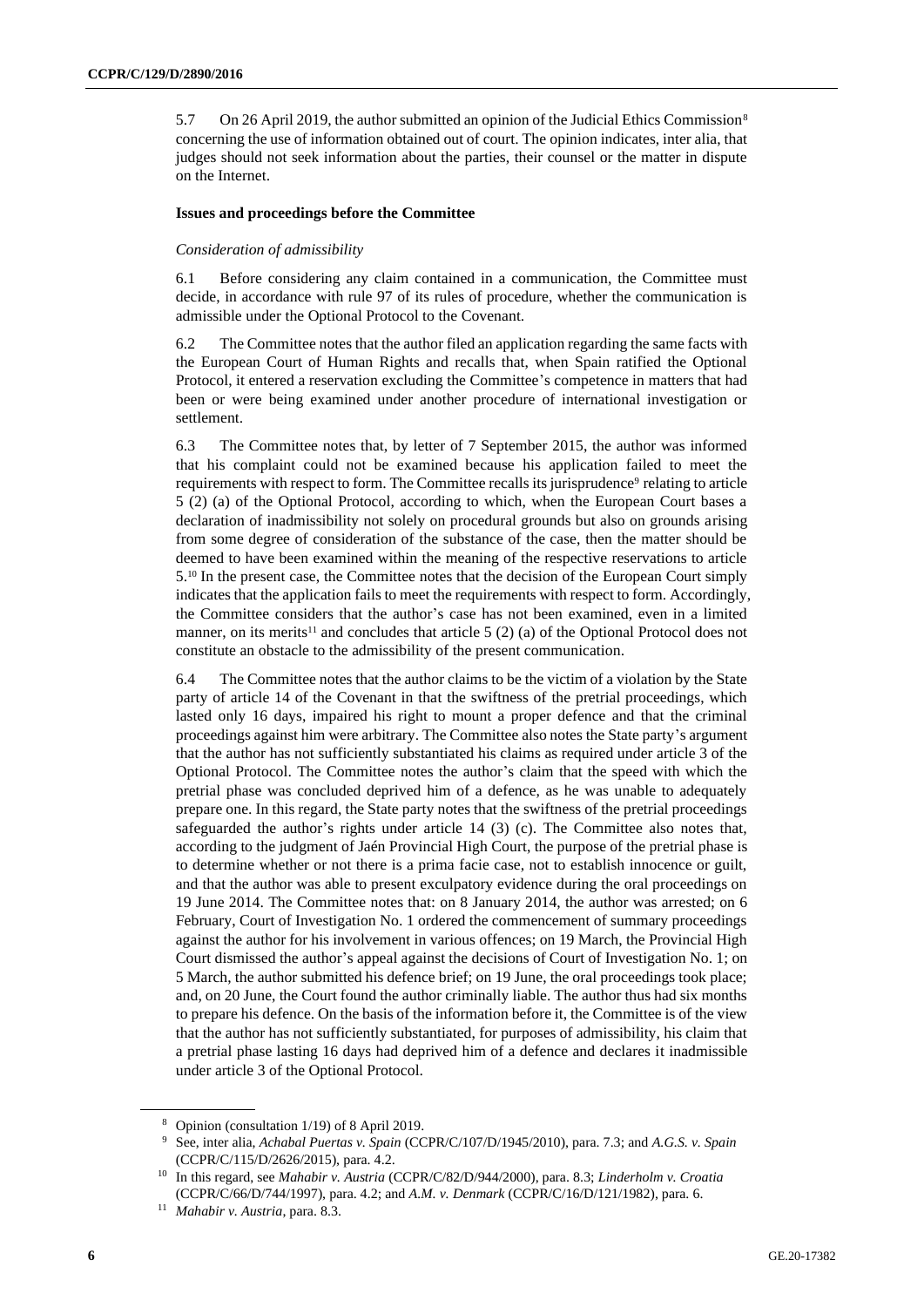6.5 The Committee notes the author's claim that police officers leaked his file to the press and on social networks in order to implicate him in the alleged offences and that this was motivated by discrimination based on his ethnic origin. The Committee notes that, although the State party has an obligation to ensure that the author's right to be presumed innocent is respected, the author does not point to any specific facts that would suggest that the State party's police force carried out acts intended to incriminate him, or that the same police force has handled similar cases differently. Moreover, the Committee notes that the author has not filed any complaints with the national authorities relating to such claims. The Committee therefore declares these claims inadmissible under article 2 of the Optional Protocol for failure to exhaust domestic remedies.

6.6 The Committee notes that the author makes numerous claims that the courts acted arbitrarily in his case, basing his conviction on photographic identifications carried out in an irregular manner, excluding certain exculpatory elements from the case, allowing testimonies that had been manipulated or were biased, refusing exculpatory evidence, making use of online tools without corroboration, handing down a disproportionate penalty and using a partition to separate the author from the victims during the oral proceedings, all of which he claims was arbitrary. The Committee recalls that, according to its well-established jurisprudence, the assessment of facts and evidence and the application of domestic laws are, in principle, matters for domestic courts, unless such assessment or application is manifestly arbitrary or amounts to a denial of justice. <sup>12</sup> The Committee has examined the material submitted by the author, including the decision of Jaén Provincial High Court, which examined the relevant claims, except that concerning the use of the partition, which was not challenged, and examined in detail the validity of the evidence against the author. Specifically, the Provincial High Court explained that the photographic identifications had subsequently been confirmed during in-person line-ups, in which all guarantees had been observed, and provided detailed reasoning for its decision to allow that evidence, as all the victims but one claimed to have had no knowledge of the press reports or of the information on social networks. The Provincial High Court concluded that there was sufficient evidence against the author, obtained in observance of legal guarantees, to set aside the presumption of innocence, find the author guilty of the offences and sentence him to 25 years' imprisonment, with the actual time served not to exceed 12 years. The Committee considers that the information provided by the parties throughout the process does not allow it to conclude that the national courts have acted arbitrarily in the evaluation of evidence or in the interpretation of national legislation, and it is therefore not for the Committee to intervene in this respect, once it has verified the detailed reasoning of the courts and the consistency of the line of argument used.<sup>13</sup> The Committee is therefore of the view that the author has not sufficiently substantiated his claims and concludes that the claims that the courts acted arbitrarily are inadmissible under article 3 of the Optional Protocol. Furthermore, the Committee notes that the author did not challenge the use of the partition during the oral proceedings and is of the view that the author has not exhausted domestic remedies in respect of this claim; this part of the complaint is inadmissible under article 2 of the Optional Protocol.

6.7 The Committee notes the author's claim that he was unable to have his conviction and sentence reviewed by a higher tribunal, with the prosecutor's office itself stating that the validity of the testimonies could not be re-examined. The Committee also notes that the author appealed the judgment issued by Court of Investigation No. 1 of Jaén before Jaén Provincial High Court, which examined both the evidentiary value of the victims' identifications and all the claims made by the author in his appeal. The Committee is therefore of the view that the author has not sufficiently substantiated, for purposes of admissibility, his claim that he was unable to have his conviction and sentence reviewed and declares it inadmissible under article 3 of the Optional Protocol.

7. The Human Rights Committee therefore decides:

<sup>12</sup> See *Cañada Mora v. Spain* (CCPR/C/112/D/2070/2011), para. 4.3; *Manzano et al. v. Colombia* (CCPR/C/98/D/1616/2007), para. 6.4; and *L.D.L.P. v. Spain* (CCPR/C/102/D/1622/2007), para. 6.3.

<sup>13</sup> See *Y. v. Spain* (CCPR/C/93/D/1456/2006), para. 8.3.